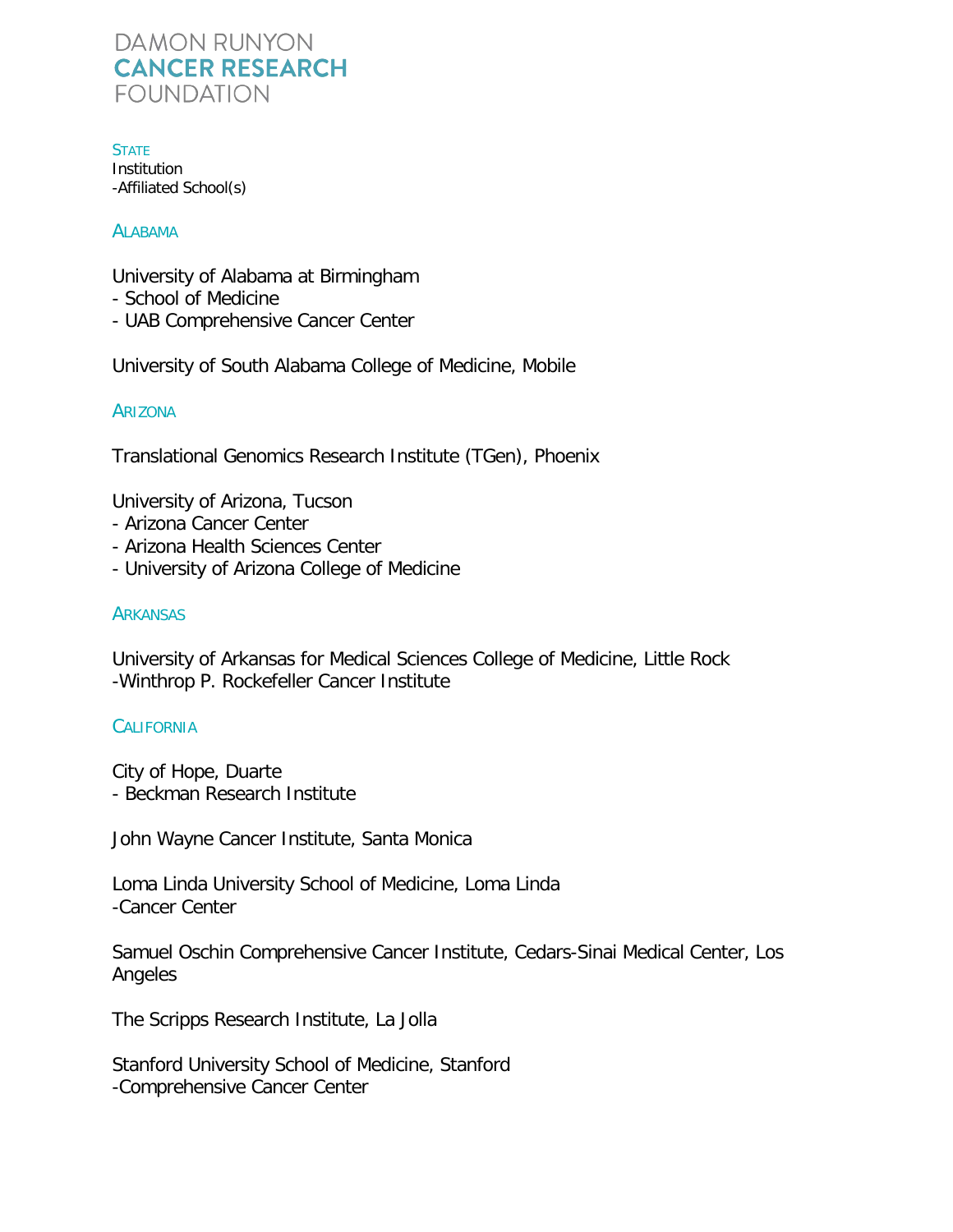University of California, Davis

- UC Davis Cancer Center
- School of Medicine

University of California, Irvine

- Chao Family Comprehensive Cancer Center
- College of Medicine

University of California, Los Angeles

- David Geffen School of Medicine (UCLA School of Medicine)
- Jonsson Comprehensive Cancer Center

University of California, San Diego

- School of Medicine
- UCSD Cancer Center

University of California, San Francisco

- School of Medicine
- UCSF Helen Diller Family Comprehensive Cancer Center

University of Southern California, Los Angeles

- Keck School of Medicine
- USC/Norris Comprehensive Cancer Center

## COLORADO

University of Colorado Denver, Aurora

- School of Medicine
- University of Colorado Cancer Center

## **CONNECTICUT**

University of Connecticut Health Center School of Medicine, Farmington -The Carole and Ray Neag Comprehensive Cancer Center

Yale University, New Haven

- School of Medicine
- Yale Cancer Center

## DISTRICT OF COLUMBIA

George Washington University School of Medicine and Health Sciences, Washington, DC -George Washington University Cancer Institute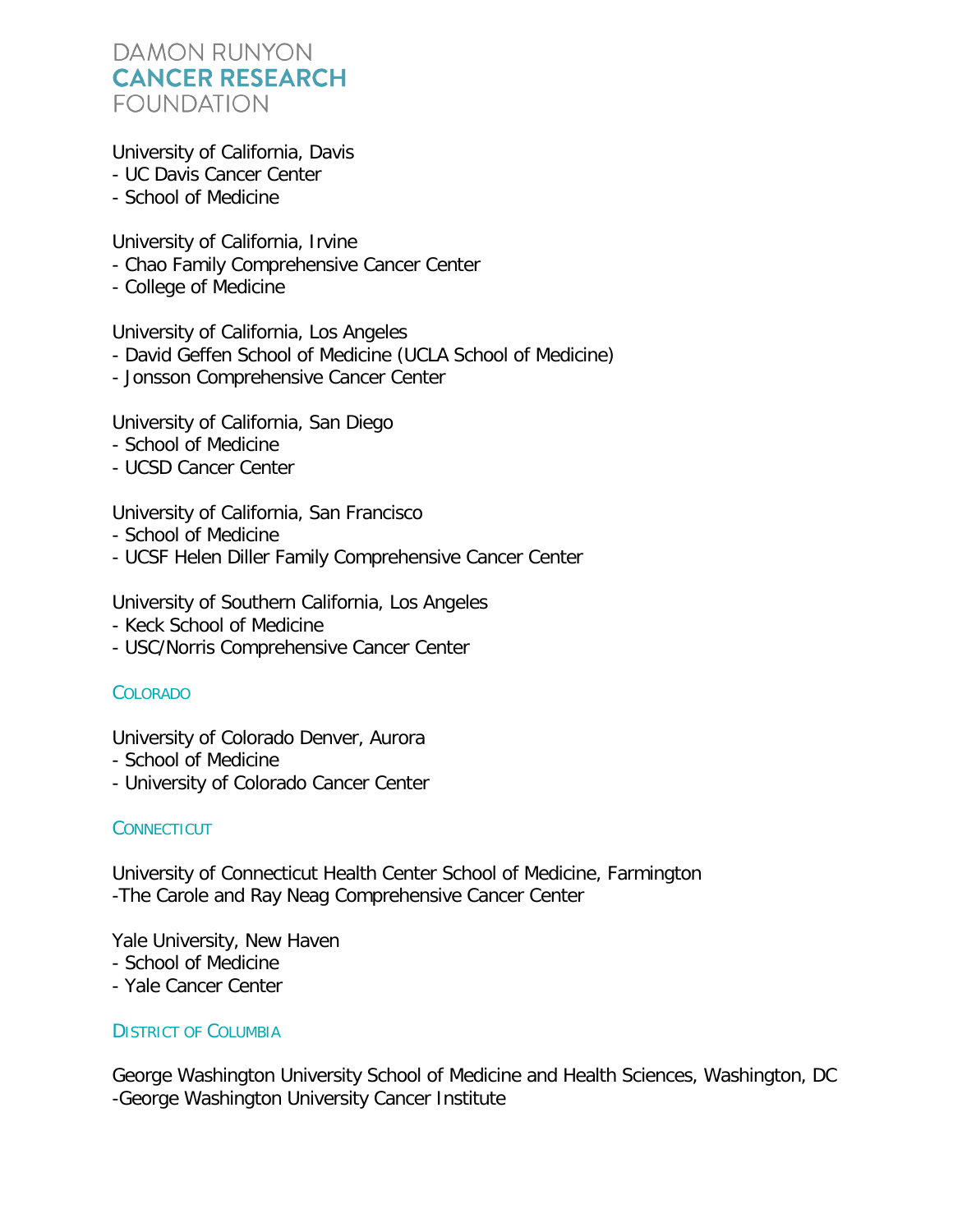Georgetown University, Washington, DC

- Lombardi Comprehensive Cancer Center
- Medical Center
- School of Medicine

Howard University College of Medicine, Washington, DC

## **FLORIDA**

Florida International University College of Medicine, Miami

Florida State University College of Medicine, Tallahassee

University of Central Florida College of Medicine, Orlando

University of Florida College of Medicine, Gainesville

-University of Florida Shands Cancer Center

University of Miami Leonard M. Miller School of Medicine, Miami -Sylvester Comprehensive Cancer Center

University of South Florida, Tampa

- College of Medicine
- H. Lee Moffitt Cancer Center and Research Institute

## **GEORGIA**

Emory University School of Medicine, Atlanta -Winship Cancer Institute

Medical College of Georgia, Augusta -Cancer Center

Mercer University School of Medicine, Macon

Morehouse School of Medicine, Atlanta

## **HAWAII**

University of Hawaii, Honolulu

- Cancer Research Center of Hawaii
- John A. Burns School of Medicine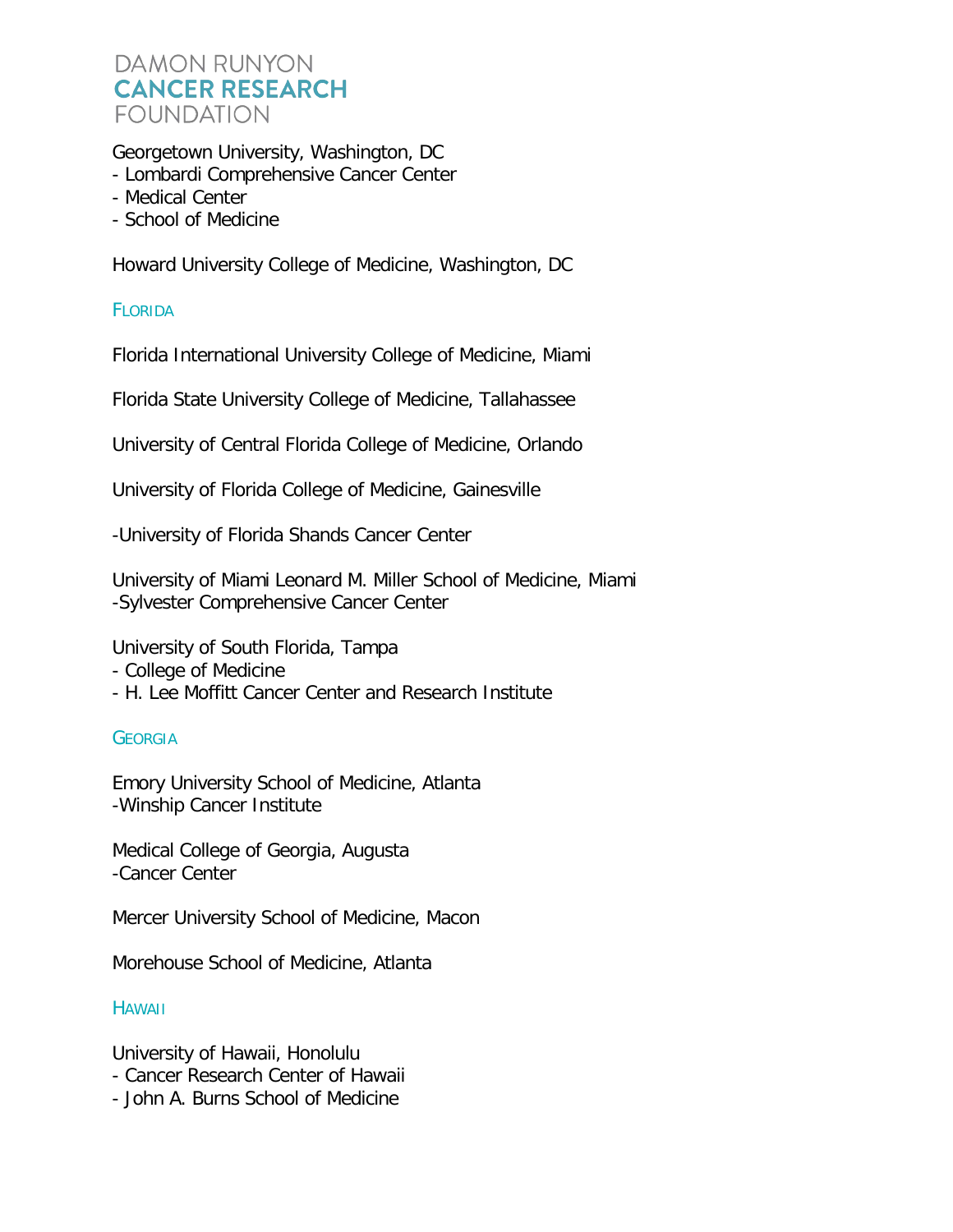## **ILLINOIS**

Chicago Medical School at Rosalind Franklin University of Medicine and Science, Chicago

Loyola University Chicago Stritch School of Medicine, Maywood -Cardinal Bernardin Cancer Center

Northwestern University, Chicago

- Feinberg School of Medicine
- Robert H. Lurie Comprehensive Cancer Center

Rush Medical College of Rush University, Chicago

Southern Illinois University School of Medicine, Springfield -Simmons Cancer Institute

University of Chicago, Chicago

- Cancer Research Center
- Pritzker School of Medicine

University of Illinois College of Medicine, Chicago -Cancer Center

## INDIANA

Indiana University, Indianapolis

- Cancer Center
- School of Medicine

Purdue University Center for Cancer Research

## IOWA

The University of Iowa, Iowa City

- Holden Comprehensive Cancer Center
- Roy J. and Lucille A. Carver College of Medicine

## **KANSAS**

University of Kansas School of Medicine, Kansas City -Cancer Center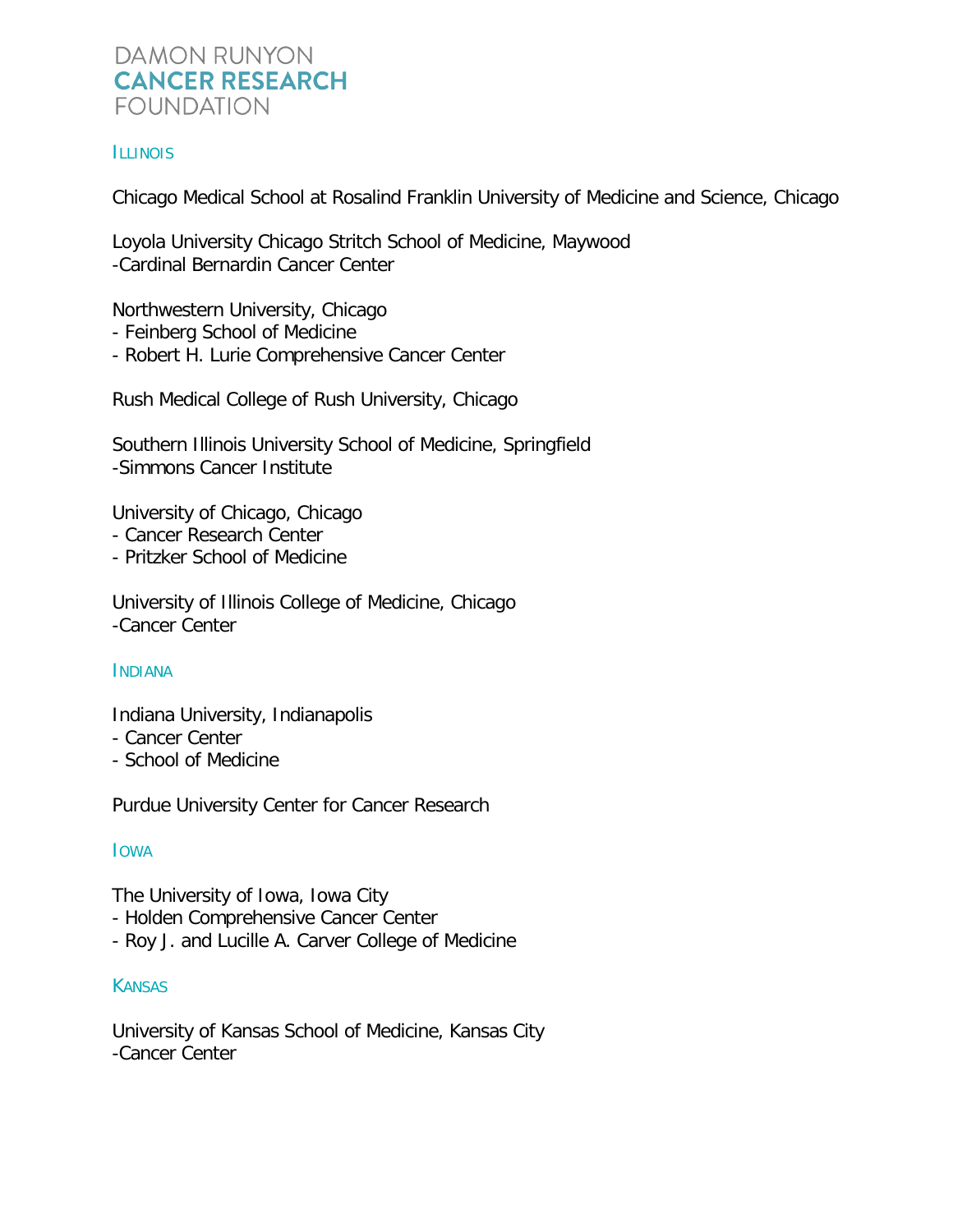#### **KENTUCKY**

University of Kentucky College of Medicine, Lexington -Lucille P. Markey Cancer Center

University of Louisville School of Medicine, Louisville -James Graham Brown Cancer Center

#### LOUISIANA

Louisiana State University School of Medicine, New Orleans -Stanley S. Scott Cancer Center

Louisiana State University School of Medicine, Shreveport -Feist-Weiller Cancer Center

Tulane University School of Medicine, New Orleans -Cancer Center

#### MARYLAND

The Johns Hopkins University, Baltimore

- School of Medicine
- The Sidney Kimmel Comprehensive Cancer Center

University of Maryland School of Medicine, Baltimore -Greenebaum Cancer Center

#### **MASSACHUSETTS**

Boston University School of Medicine, Boston -Cancer Research Center

Harvard Medical School, Boston

Beth Israel Deaconess Medical Center

Brigham & Women's Hospital

Children's Hospital

Dana-Farber Cancer Institute

Dana-Farber/Harvard Cancer Center

Harvard School of Public Health

Massachusetts General Hospital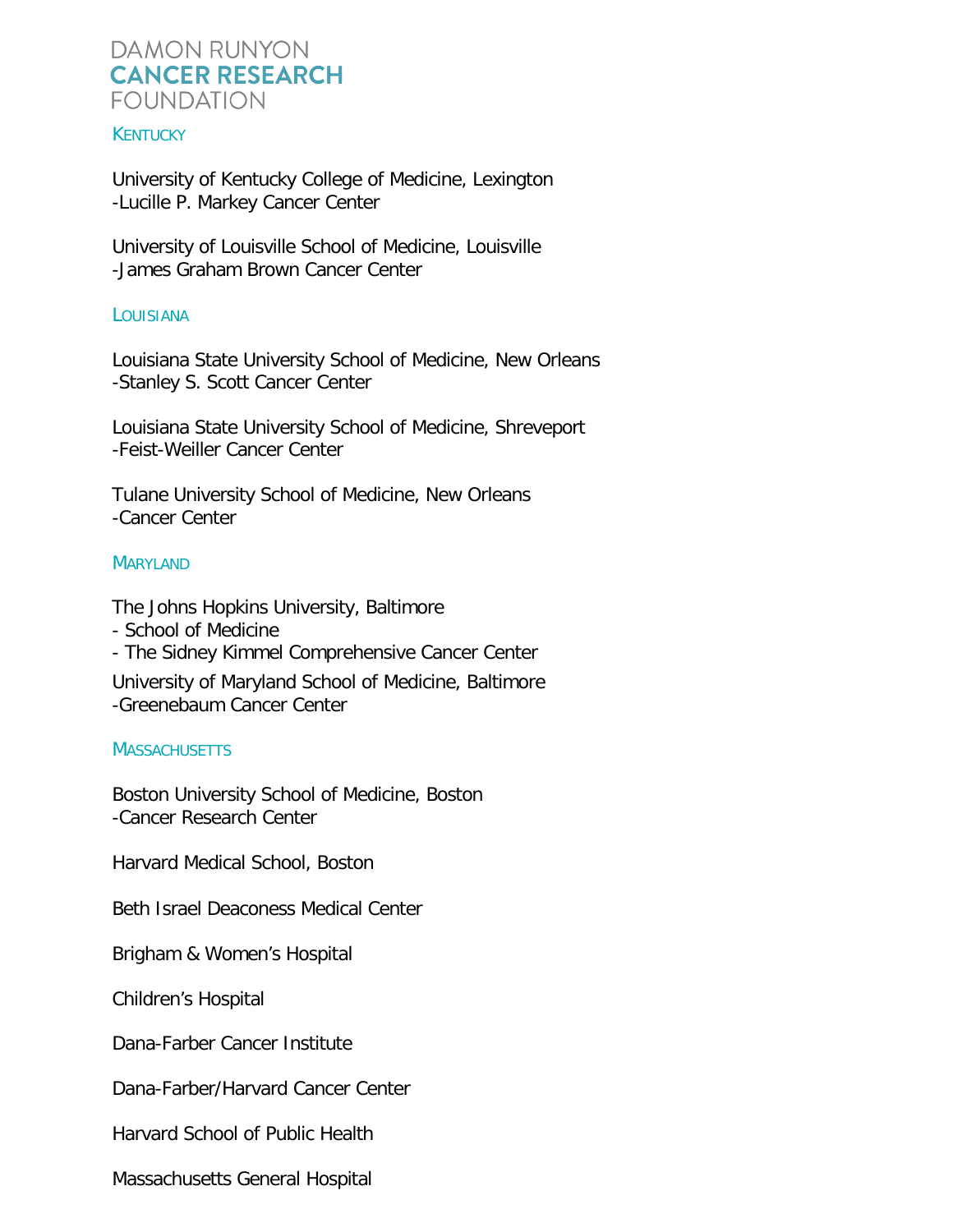Tufts University School of Medicine, Boston -Cancer Center

University of Massachusetts Medical School, Worcester

## **MICHIGAN**

Henry Ford Hospital, Detroit

Michigan State University College of Human Medicine, East Lansing

University of Michigan, Ann Arbor

- Comprehensive Cancer Center
- Medical School

The Van Andel Institute

Wayne State University, Detroit

- Barbara Ann Karmanos Cancer Institute
- Meyer L. Prentis Comprehensive Cancer Center
- School of Medicine

## **MINNESOTA**

Mayo Foundation, Rochester

- Mayo Clinic Cancer Center
- Medical School

University of Minnesota, Minneapolis

- Masonic Cancer Center
- Medical School

## **MISSISSIPPI**

University of Mississippi School of Medicine, Jackson

## **MISSOURI**

St. Louis University School of Medicine, St. Louis

University of Missouri, Columbia School of Medicine, Columbia

University of Missouri, Kansas City School of Medicine, Kansas City

Washington University, St. Louis

- School of Medicine
- Siteman Cancer Center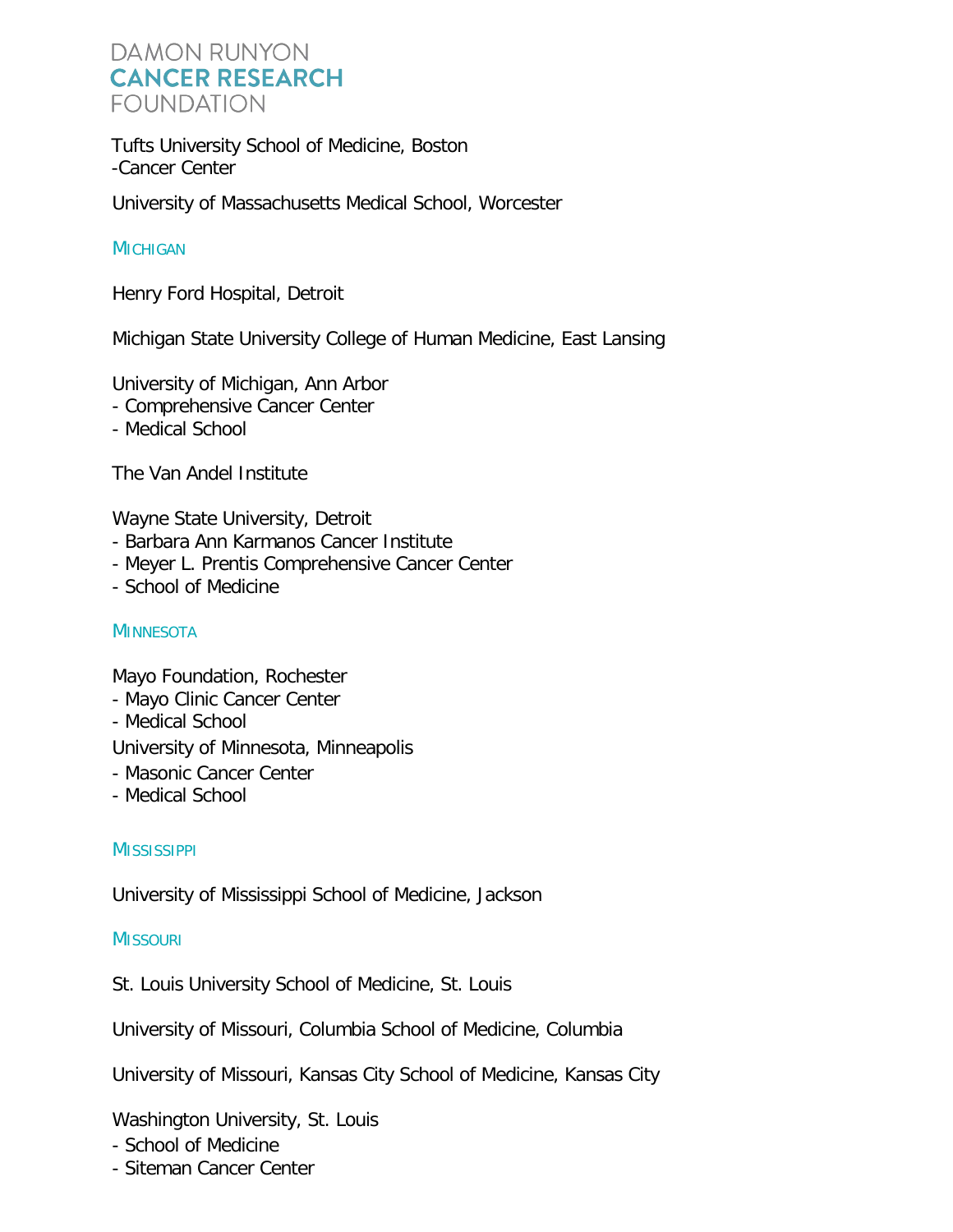## **NEBRASKA**

Creighton University School of Medicine, Omaha

University of Nebraska, Omaha

- College of Medicine
- Eppley Cancer Center
- Medical Center

## **NEVADA**

Nevada Cancer Institute, Las Vegas

University of Nevada School of Medicine, Las Vegas

## NEW HAMPSHIRE

Dartmouth College, Hanover

- The Geisel School of Medicine at Dartmouth
- Dartmouth-Hitchcock's Norris Cotton Cancer Center
- Dartmouth-Hitchcock Medical Center

## NEW JERSEY

Rutgers University

- The Cancer Institute of New Jersey
- Robert Wood Johnson Medical School, New Brunswick
- New Jersey Medical School, Newark

## NEW MEXICO

University of New Mexico, Albuquerque

- Cancer Research and Treatment Center
- School of Medicine

## NEW YORK

Albany Medical College, Albany

Albert Einstein College of Medicine, Bronx

- Cancer Center

Columbia University College of Physicians and Surgeons, New York - Herbert Irving Comprehensive Cancer Center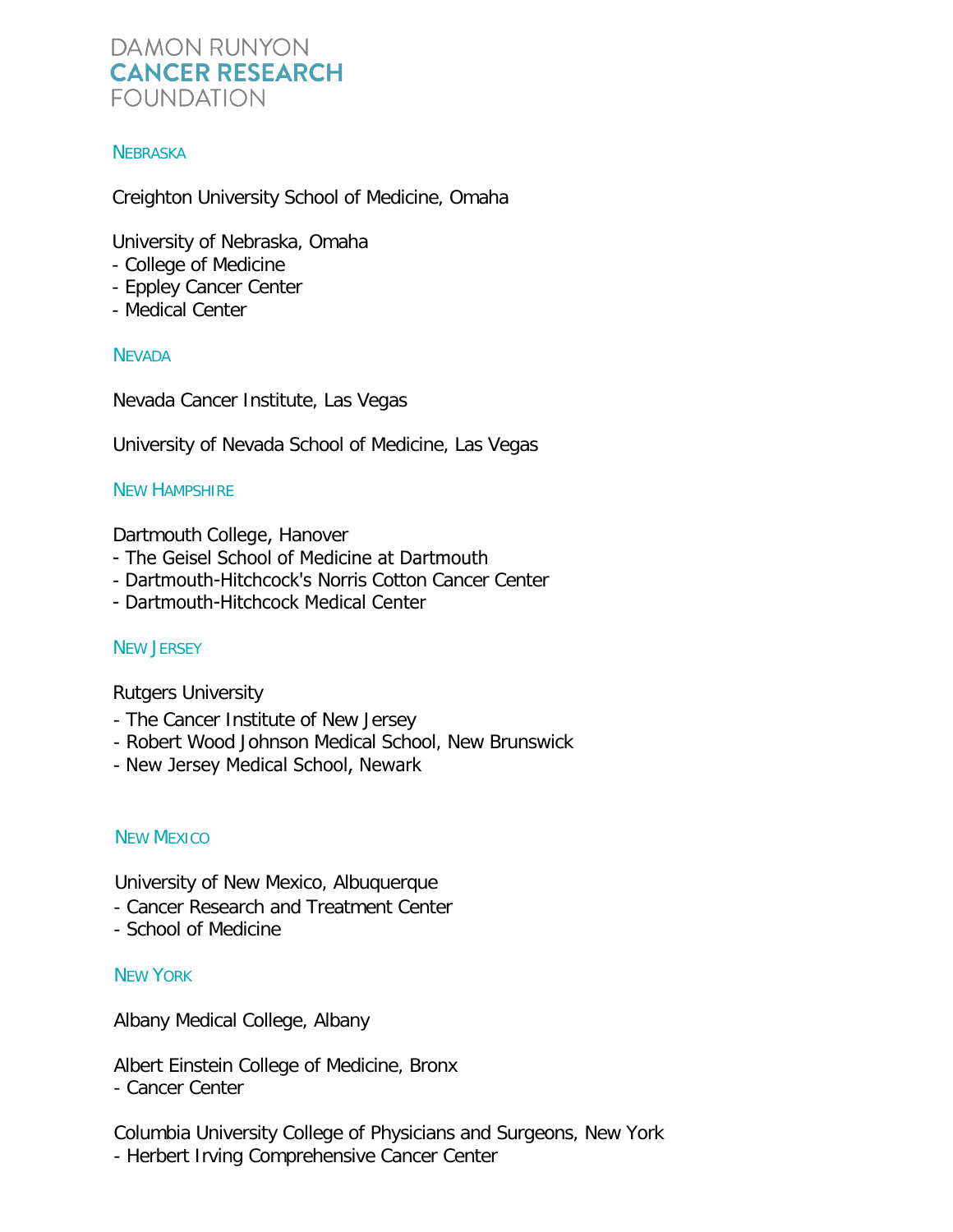Cornell University, New York - Joan and Sanford I. Weill Medical College

Memorial Sloan Kettering Cancer Center, New York

Mt. Sinai School of Medicine, New York -Tisch Cancer Institute

New York Medical College, Valhalla

New York University, New York - Cancer Institute

- Langone Medical Center

The Rockefeller University, New York

Roswell Park Cancer Institute, Buffalo

State University of New York Downstate Medical Center College of Medicine, Brooklyn

State University of New York Upstate Medical Center College of Medicine, Syracuse

Stony Brook University Health Sciences Center School of Medicine, Stony Brook -Cancer Center

University of Buffalo (SUNY) School of Medicine and Biomedical Sciences, Buffalo

University of Rochester School of Medicine and Dentistry, Rochester -James P. Wilmot Cancer Center

## NORTH CAROLINA

Duke University Medical Center, Durham

- Duke Comprehensive Cancer Center
- School of Medicine

East Carolina University Brody School of Medicine, Greenville

University of North Carolina, Chapel Hill

- School of Medicine
- UNC Lineberger Comprehensive Cancer Center

Wake Forest University, Winston-Salem

- Comprehensive Cancer Center
- School of Medicine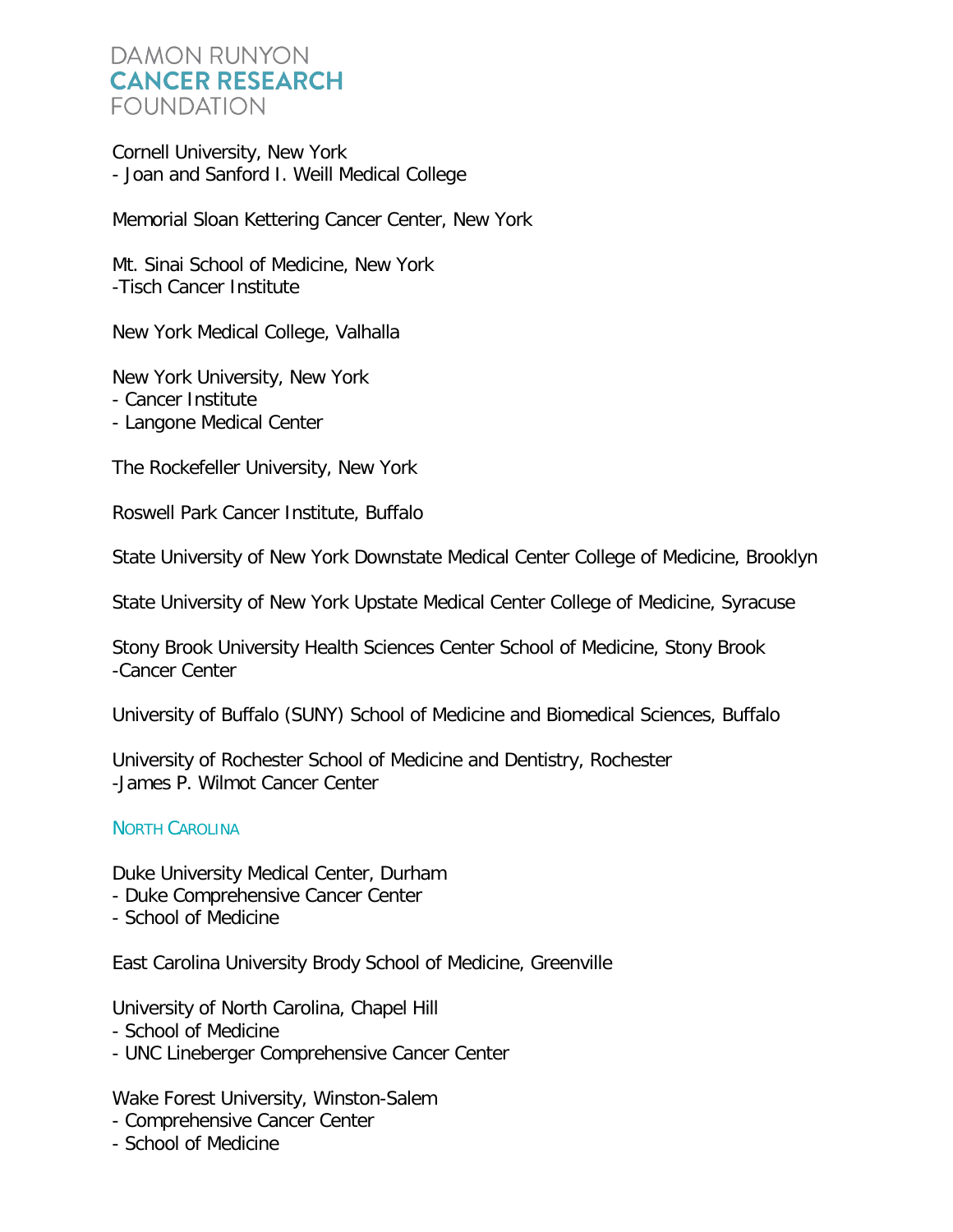## NORTH DAKOTA

University of North Dakota School of Medicine and Health Sciences, Grand Forks

## **OHIO**

Case Western Reserve University and University Hospital of Cleveland, Cleveland

- Comprehensive Cancer Center
- School of Medicine
- Seidman Cancer Center

-Taussig Cancer Center Cleveland Clinic, Cleveland

Northeastern Ohio Universities College of Medicine, Rootstown

The Ohio State University, Columbus

- Arthur G. James Cancer Hospital and Richard J. Solove Research Institute
- College of Medicine

University of Cincinnati College of Medicine, Cincinnati -Barrett Cancer Center

University of Toledo College of Medicine, Toledo

Wright State University School of Medicine, Dayton

## **OKLAHOMA**

University of Oklahoma College of Medicine, Oklahoma City

## **OREGON**

Oregon Health and Science University, Portland

- Knight Cancer Institute
- School of Medicine

## **PENNSYLVANIA**

Drexel University College of Medicine, Philadelphia

Fox Chase Cancer Center, Philadelphia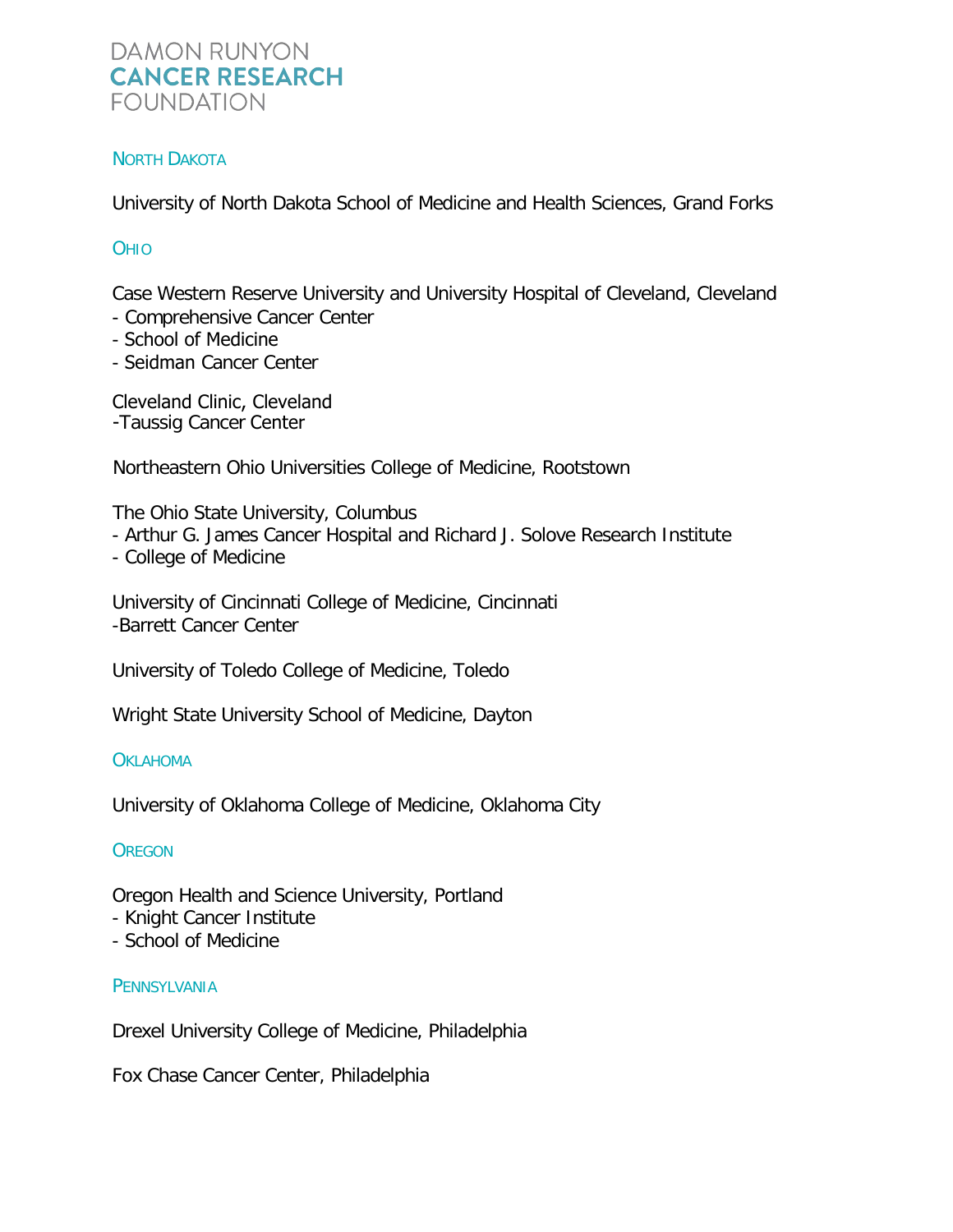Pennsylvania State University College of Medicine, Hershey -Hershey Cancer Institute

Temple University School of Medicine, Philadelphia

Thomas Jefferson University, Philadelphia

- Jefferson Medical College
- Kimmel Cancer Center
- Nemours Alfred I. duPont Hospital for Children

University of Pennsylvania, Philadelphia

- Abramson Cancer Center
- Children's Hospital of Philadelphia
- Health System
- School of Medicine

University of Pittsburgh, Pittsburgh

- Cancer Institute
- School of Medicine

The Wistar Institute, Philadelphia

RHODE ISLAND

The Warren Alpert Medical School of Brown University, Providence

## SOUTH CAROLINA

Medical University of South Carolina College of Medicine, Charleston

University of South Carolina School of Medicine, Charleston

## SOUTH DAKOTA

University of South Dakota Sanford School of Medicine, Sioux Falls

**TENNESSEE** 

East Tennessee State University James H. Quillen College of Medicine, Johnson City

Meharry Medical College, Nashville

St. Jude Children's Research Hospital, Memphis

University of Tennessee Health Science Center College of Medicine, Memphis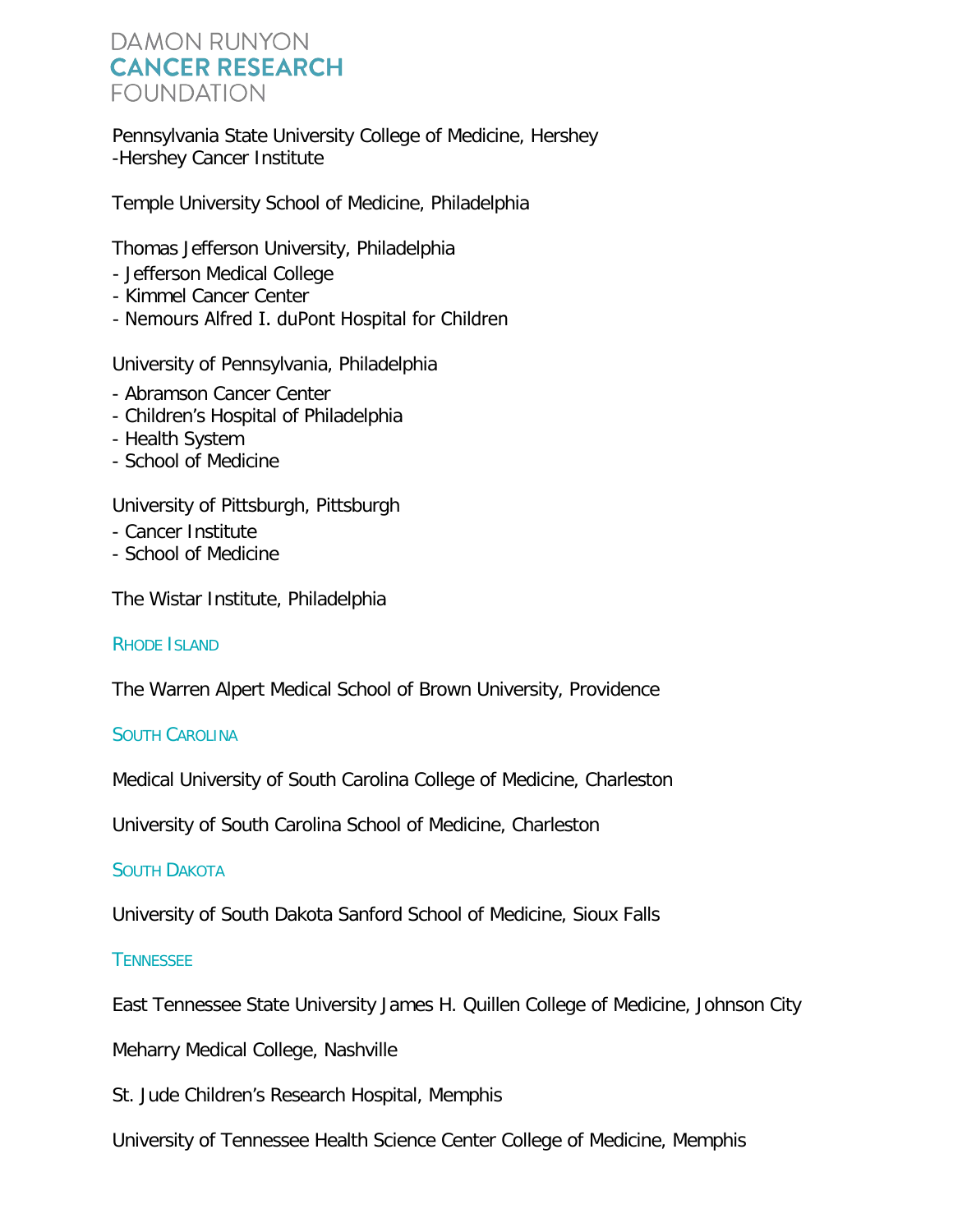Vanderbilt University Medical Center, Nashville - Vanderbilt-Ingram Cancer Center

## **TEXAS**

Baylor College of Medicine, Houston -Duncan Cancer Center

The Methodist Hospital Research Institute

Texas A&M University System Health Science Center, College Station

Texas Tech University Health Sciences Center School of Medicine, Lubbock

University of Houston, Houston

University of Texas Health Science Center at San Antonio -Cancer Therapy and Research Center -UTHSCSA Medical School

University of Texas Health Science Center at Houston - University of Texas Medical School at Houston

University of Texas Southwestern Medical Center, Dallas -Simmons Cancer Center -Southwestern Medical School

University of Texas MD Anderson Cancer Center, Houston

University of Texas Medical Branch at Galveston

## UTAH

University of Utah, Salt Lake City

- Huntsman Cancer Institute

- School of Medicine

## **VERMONT**

University of Vermont, Burlington

- College of Medicine
- Vermont Cancer Center